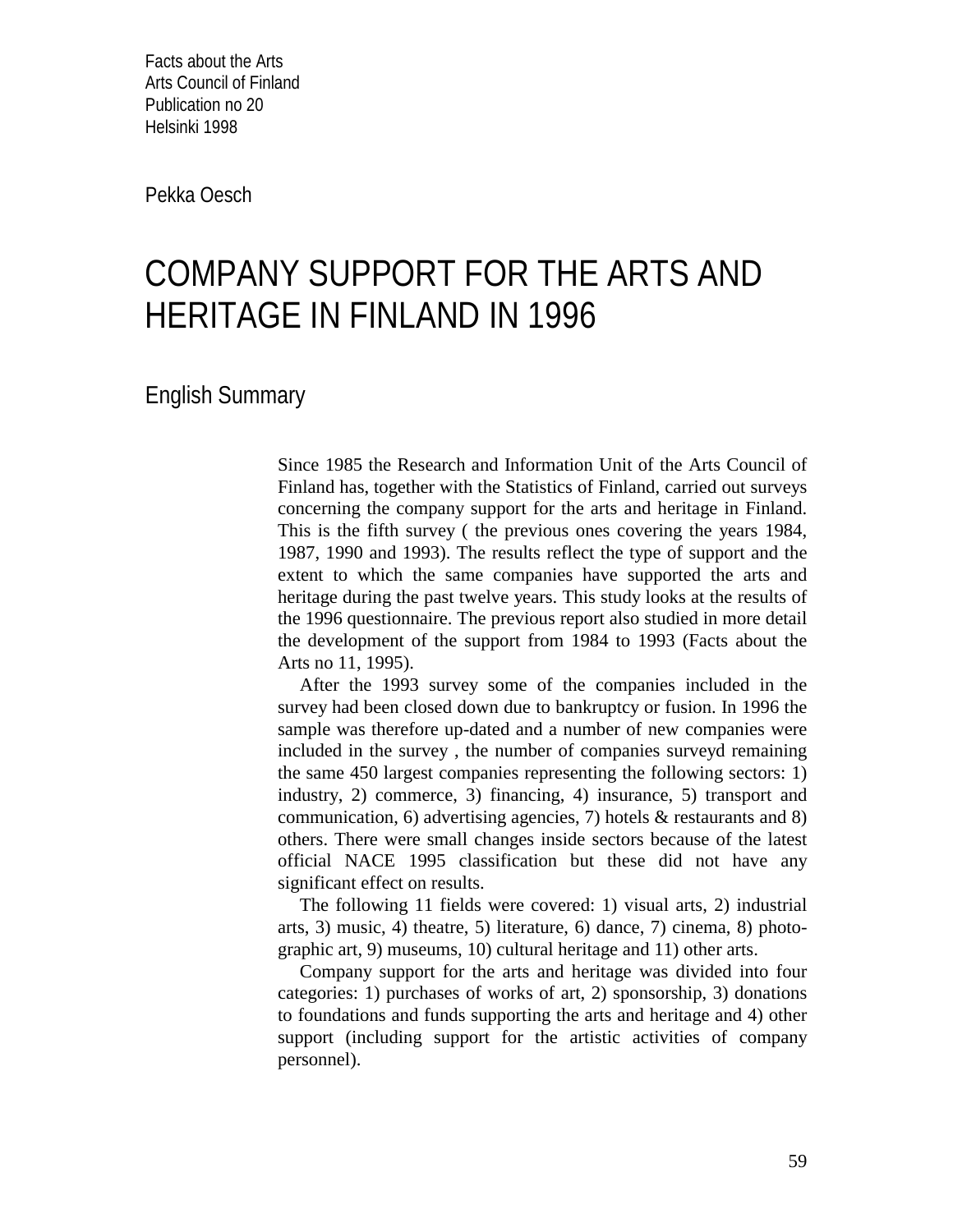Of the 450 companies 64 per cent answered the questionnaire. This was the lowest per cent since 1984. Only 44 per cent of the 288 companies replying to the survey had supported the arts and heritage in one way or another in 1996. Although the number of companies replying was low, the per cent of companies supporting the arts was higher than three years earlier. The support for the arts and heritage was most frequent among insurance companies while hotels & restaurants were the least interested in supporting the arts and heritage.

In 1984 the companies included in the survey supported the arts and heritage to the extent of FIM 29 million, in 1987 the sum reached its top level FIM 52.6 million. In 1993 the total support decreased to some FIM 23 million. In 1996 it was FIM 36.9 million, indicating an increase of 37 per cent from 1993 (fixed price: 1996=100).

**Figure 1. Company support for the arts and heritage in Finland in 1984, 1987, 1990, 1993 and 1996 (1996=100).**



Visual arts and music received jointly some 82 per cent of the total support for the arts and heritage in 1996. Almost the entire support for the visual arts (91 %) was in the form of purchasing works of art for the company collections. Some 63 per cent of the support for music was in the form of sponsorship (opera, festivals and events). Visual arts, industrial arts and music were the only art disciplines that all types of companies supported.

Compared to visual arts and music other art forms and heritage received very little company support. Theatre, museums and cultural heritage received some one million FIM each, dance hardly any company support at all. The support for different art forms and the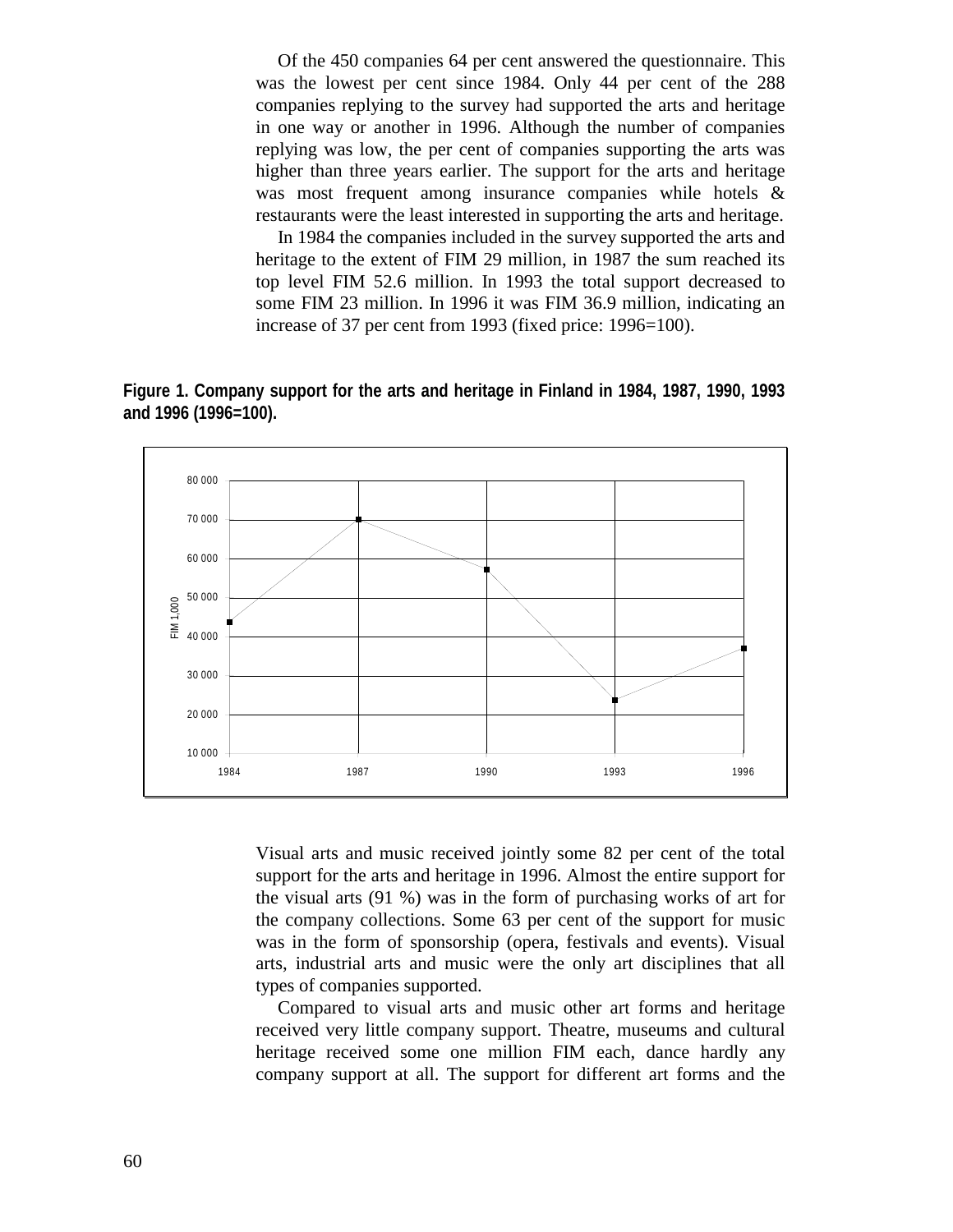heritage was the following: visual arts FIM 24.1 million, music FIM 6.1 million, theatre, museums and cultural heritage FIM 1.2 million each, industrial arts 0.8 million, other arts FIM 0.6 million, photographic arts and literature FIM 0.5 million, cinema FIM 0.4 million, and dance FIM 96,000. (Figure 2)





**Figure 3. The share of the support by the type of company in 1996 (N=FIM 36,997,000).**



More than half of the total support came from the financing companies. The increase in its support was considerable. This increase was, however, due to one bank which invested some FIM 15 million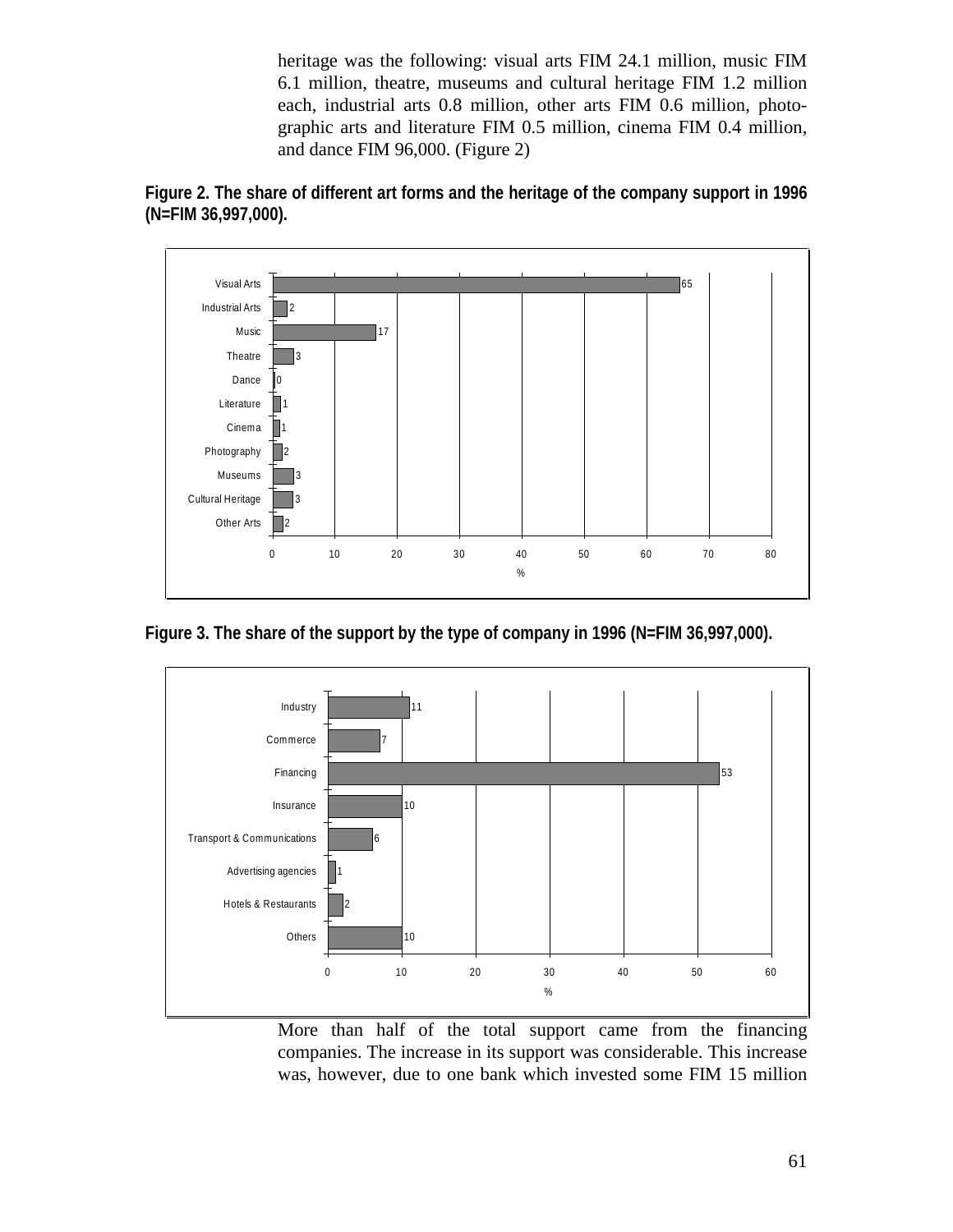on purchasing works of art in 1996. In previous years industry had been the most important sector supporting the arts and heritage; in 1996 its share was only 10 per cent of the total support.

Support given by the various sectors was divided as follows: industry FIM 3.9 million, commerce FIM 2.6 million, financing FIM 19.4 million, insurance FIM 3.5 million, transport and communication FIM 2.3 million, advertising agencies FIM 0.4 million, hotels & restaurants FIM 0.9 million and other companies FIM 3.7 million. (Figure 3)

The main types of support were purchases of works of art and sponsorship. 94 per cent of the purchases and 45 per cent of the donations went to the visual arts. Music received most of the sponsorship money and other type of support (festival and concert tickets, support in kind etc.).

When examined according to the type of support the companies invested FIM 23.2 million for purchases of works of art, FIM 6.6 million for sponsorship of the arts and heritage, FIM 5.9 million for other types of support and FIM 1.2 million for donations to foundations and funds supporting the arts and heritage. (Figure 4)

**Figure 4. Company support for the arts in Finland in 1996 by the type of support (N=FIM 36,997,000).**



There were no dramatic changes in the company support in 1996. Nearly all sectors increased their support, but particularly the financing sector. In many of the sectors most of the support came from one or two companies.